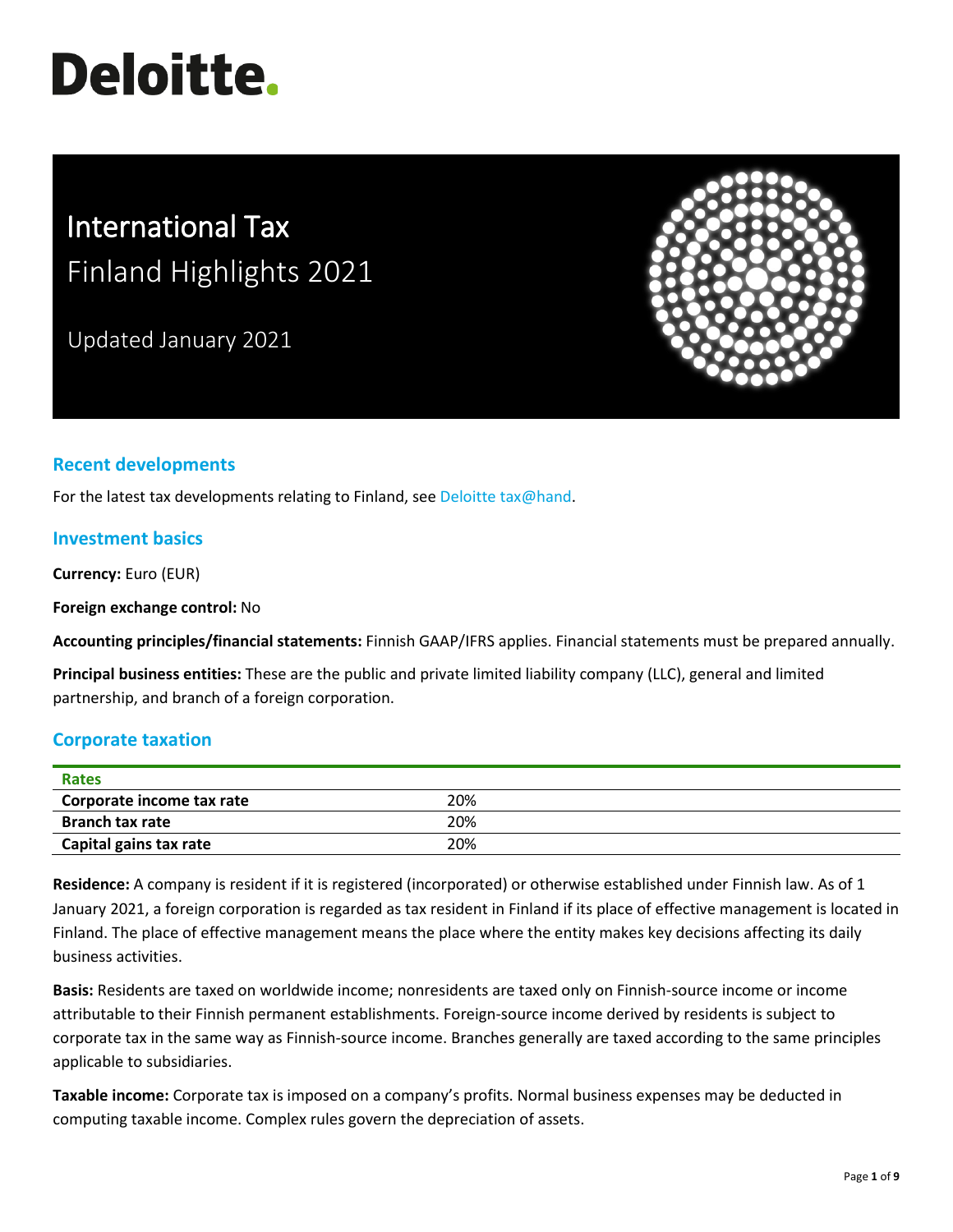As from tax year 2020, most LLCs will be taxed under the Business Income Tax Act (BITA) on both their business income and their non-business income; previously, income from certain activities, e.g., real estate business activities, was taxed under the Income Tax Act (ITA). As from 2020, only certain corporate entities may be taxed under the ITA instead of the BITA, e.g., mutual real estate companies (MRECs). The amended rules bring certain Finnish property holding companies and ordinary real estate companies (e.g., RECs) into the scope of the BITA, as well as simplifying the corporate income taxation of LLCs.

#### **Rate:** 20%

**Surtax:** There is no surtax.

**Alternative minimum tax:** There is no alternative minimum tax.

**Taxation of dividends:** Dividends received by a Finnish resident company from another Finnish company generally are exempt from tax, with certain exceptions, as are dividends received by a Finnish company from a company in an EU/European Economic Area (EEA) country. Dividends received from all other countries generally are taxable under domestic law. However, tax treaties limit Finland's taxing right on dividends received from "direct investments."

**Capital gains:** Capital gains generally are treated as ordinary income and taxed at the standard corporate rate of 20%. However, gains on qualifying holdings are exempt if certain conditions are satisfied (see under "Participation exemption").

**Losses:** Losses may be carried forward for 10 years. The right to carry forward tax losses is forfeited if more than 50% of the shares of the company are transferred during or after the year in which the losses were incurred. Further, if more than 50% of the shares in a company that owns at least 20% of the shares in the Finnish loss-making company have been transferred, the relevant portion of the shares in the Finnish loss-making company are deemed to be transferred. The carryback of losses is not permitted.

**Foreign tax relief:** Foreign tax paid may be credited against Finnish tax assessed on the same profits, but the credit is limited to the amount of Finnish tax payable on the income. The credit may be carried forward for five years.

**Participation exemption:** Gains derived from the sale of shares are not taxable for a Finnish corporate taxpayer when the shares sold are treated as fixed business assets if:

- The seller company owns at least 10% of the share capital of the entity;
- The shares have been held for at least one year, and the sale does not take place more than one year after the seller company's ownership in the entity falls below the 10% threshold;
- The disposed shares are not shares in a real estate company or limited liability company whose business activities consist principally of governing or owning real estate; and
- The disposed shares are of a Finnish company, a type of foreign company listed in the EU parent-subsidiary directive, or a company resident in a country that has concluded a tax treaty with Finland, provided the treaty provisions on dividends are applicable to distributions by the company.

**Holding company regime:** There are no specific incentives for holding companies.

**Incentives:** Finland has adapted its incentives to the EU's regional and structural policy objectives and state aid rules. Certain areas in Finland are eligible for EU-financed incentives in some form. During tax years 2020–2023, it is possible to claim double depreciation deductions on machinery and equipment, provided the machinery or equipment is new and is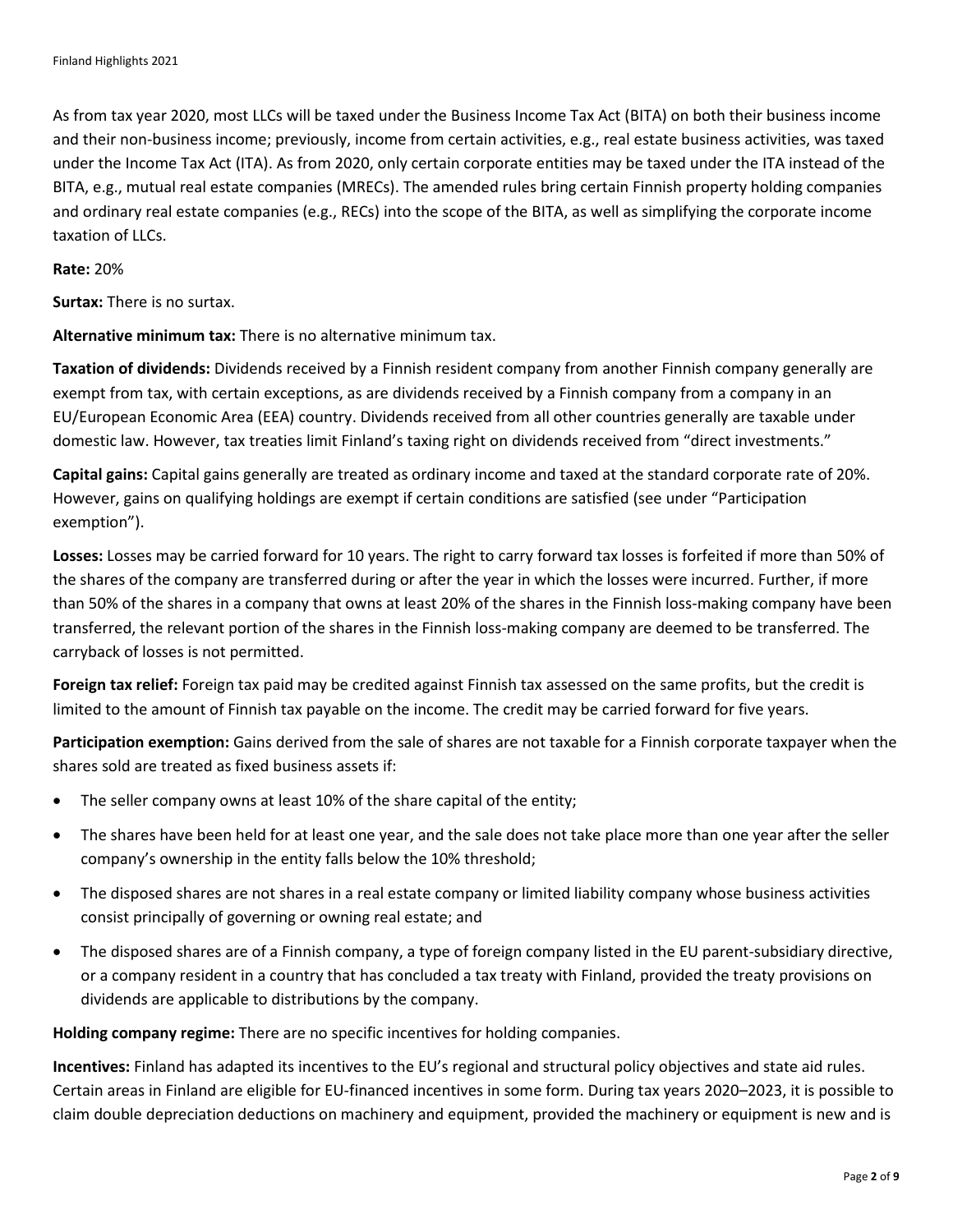put into use between 2020 and 2023. Further, during tax years 2021-2025 it is possible, under certain conditions, to claim an additional deduction for research and development in cooperation with a third-party research organization.

# **Compliance for corporations**

**Tax year:** The financial year is used. If two or more financial years end during the same calendar year, the years are combined for tax purposes.

**Consolidated returns:** Consolidated returns are not permitted; each company is required to file a separate tax return. However, profits may be transferred between eligible Finnish companies through a group contribution regime. There must be at least a 90% direct or indirect holding between the companies, the companies' accounting periods must end on the same date, and the ownership must have lasted for the full tax year. As of 1 January 2021, new Finnish legislation allows the "final losses" of a subsidiary located in an EU/EEA member state to be deducted by a Finnish parent entity, as required by EU law.

**Filing and payment:** A company is required to file its tax return within four months of its financial year end. Advance corporate tax is paid monthly.

Electronic filing is required for tax returns, as well as applications to change (increase or decrease) advance corporate tax.

**Penalties:** Penalties apply for failure to file, late filing, or filing a fraudulent return.

**Rulings:** A taxpayer may request a ruling from the tax authorities on the tax consequences of a specific transaction. Such rulings are binding on the authorities, but not on the taxpayer.

### **Individual taxation**

| <b>Rates</b>                                          |                             |                     |
|-------------------------------------------------------|-----------------------------|---------------------|
| Individual income tax (not including municipal income |                             |                     |
| tax or church tax)                                    |                             |                     |
|                                                       | <b>Taxable income (EUR)</b> | Tax (EUR)           |
|                                                       | $0 - 18,600$                | 0                   |
|                                                       | 18,600-27,900               | 8 plus 6% of amount |
|                                                       |                             | over 18,600         |
|                                                       | 27,900-45,900               | 566 plus 17.25% of  |
|                                                       |                             | amount over 27,900  |
|                                                       | 45,900-80,500               | 3,671 plus 21.25%   |
|                                                       |                             | of amount over      |
|                                                       |                             | 45,900              |
|                                                       | 80,500 and above            | 11,023.50 plus      |
|                                                       |                             | 31.25% of amount    |
|                                                       |                             | over 80,500         |
| Capital gains tax                                     |                             | 30%/34% rate        |

**Residence:** Individuals are resident if they have a principal place of abode in Finland or they spend more than six months in Finland (either within a calendar year or straddling two calendar years). A temporary absence (up to two to three months) will not break the continuity of the six-month period.

**Basis:** Finnish residents are taxed on their worldwide income. Nonresidents are taxed only on Finnish-source income, as defined in the Income Tax Act, and income and gains from immovable property located in Finland.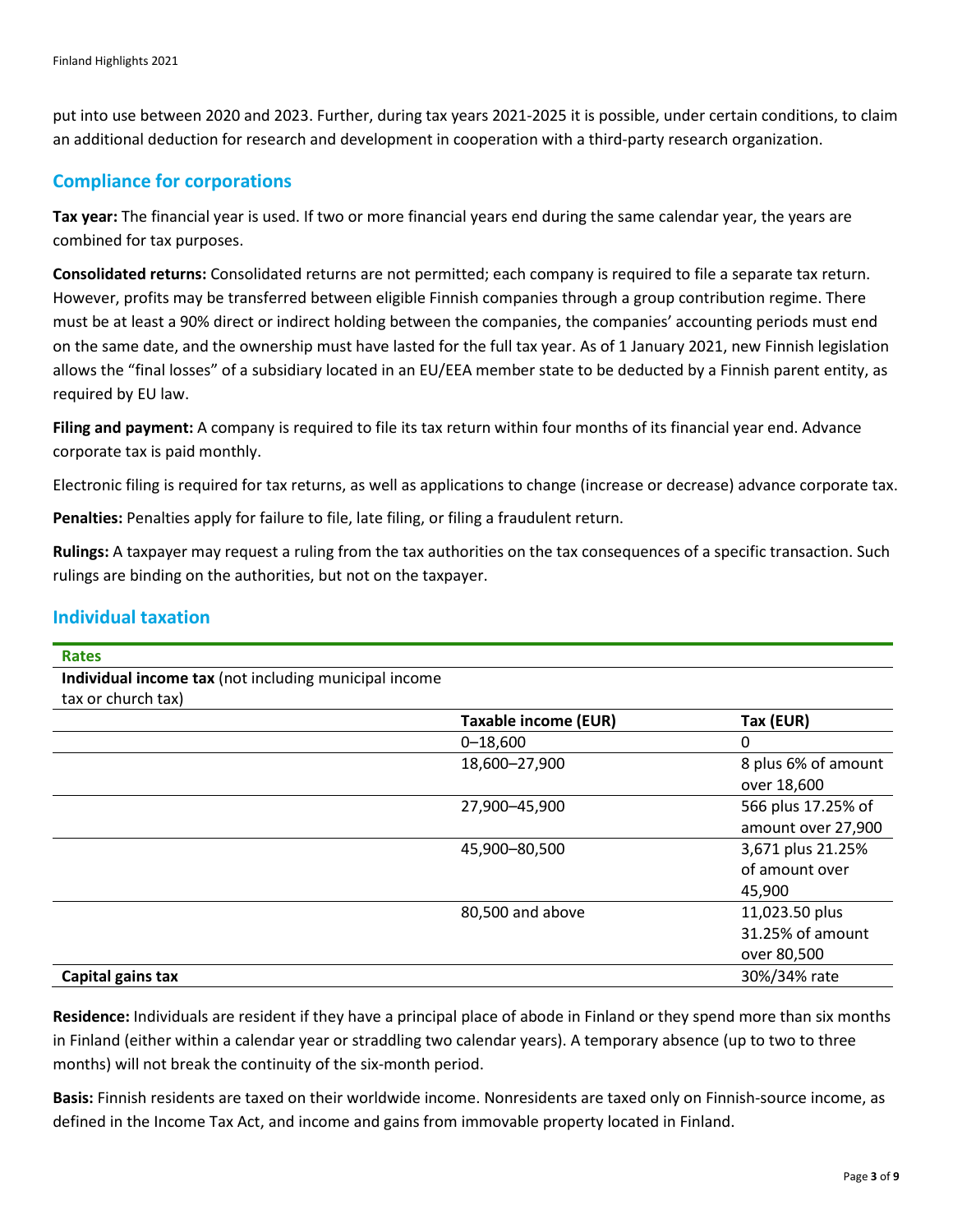**Taxable income:** Finland operates a dual income tax system for individuals, under which income is divided into earned income and capital income. Earned income is subject to national income tax, municipal income tax, church tax (if the individual is a member of either of the two state churches), public broadcasting tax, and social security contributions.

**Rates:** Earned income below EUR 18,600 is not subject to national income tax; progressive rates up to 31.25% apply above this amount. However, municipal income tax, church tax, and social security contributions apply to income below EUR 18,600. The municipal rates range from 16.50% to 23.5%, and potential church tax rates are 1% to 2.2%.

A surtax of 5.85% is levied on pension income exceeding EUR 47,000 (after deduction of the pension income allowance).

Nonresidents are taxed at a 35% rate on income earned from Finnish sources.

Capital income is subject to national income tax at a flat rate of 30% on income up to EUR 30,000, and at 34% on income exceeding this amount.

**Capital gains:** Capital gains are taxed as capital income (see under "Rates," above).

**Deductions and allowances:** Expenses incurred in acquiring and maintaining income can be deducted from taxable income. Certain deductions apply only to earned income (e.g., commuting costs, professional literature, tools and equipment, and certain travel expenses), and some apply only to capital income (e.g., the deduction of interest on a home mortgage).

For municipal taxation purposes, a basic allowance up to EUR 3,630 is granted to low-income taxpayers. A municipal earned income allowance is granted up to a maximum of EUR 1,840, the deduction of which is calculated before the basic allowance. The basic allowance and earned income allowance are granted "ex officio."

A national earned income allowance is available up to EUR 750.

**Foreign tax relief**: In general, double taxation is eliminated by either the credit method or the exemption method, based on an applicable tax treaty. Foreign tax paid may be credited against Finnish tax assessed on the same income, but the credit is limited to the amount of Finnish tax payable on the income. The credit may be carried forward for five years.

#### **Compliance for individuals**

#### **Tax year:** Calendar year

**Filing status:** Each resident taxpayer is provided with a tax return that has been filled in by the tax authorities; joint filing or assessment is not available.

**Filing and payment:** Each individual receives a pre-filled tax return from the tax authorities. If the return is incomplete or the individual does not agree with the return, it must be amended within a specific period. The tax return filing due dates are 4, 11, and 18 May. Individuals will receive their due date in the pre-filled tax return. Tax on employment income is withheld by the employer for each pay period. A taxpayer can make a prepayment to cover the final tax.

**Penalties:** Penalties apply for noncompliance (e.g., late filing) in amounts ranging from EUR 50 up to a progressive rate of the income not declared. The penalties are at the discretion of the tax authorities, within established limits.

**Rulings**: A taxpayer may request a ruling from the tax authorities on the tax consequences of a specific transaction. Such rulings are binding on the authorities, but not on the taxpayer.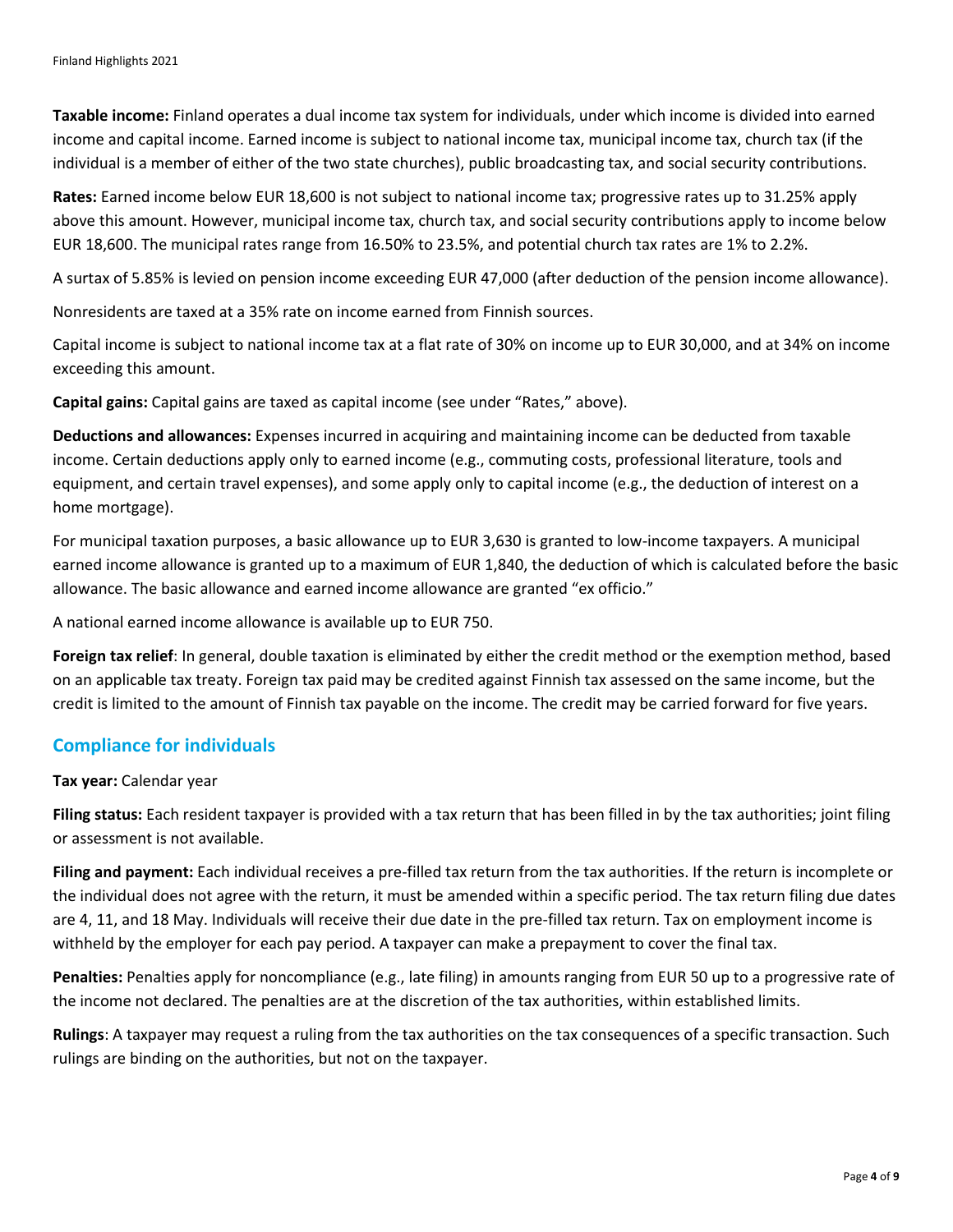# **Withholding tax**

| <b>Rates</b>                       |                  |                   |                     |                   |
|------------------------------------|------------------|-------------------|---------------------|-------------------|
| Type of payment                    | <b>Residents</b> |                   | <b>Nonresidents</b> |                   |
|                                    | Company          | <b>Individual</b> | Company             | <b>Individual</b> |
| <b>Dividends</b>                   | 0%               | 7.5%/25.5%        | 20%                 | 30%               |
| <b>Interest</b>                    | 0%               | 30%               | 0%                  | 0%                |
| <b>Royalties</b>                   | 0%               | Varies            | 20%                 | 30%               |
| <b>Fees for technical services</b> | 0%               | Varies            | 0%                  | 30%               |

**Dividends:** Dividends paid to a resident company generally are not subject to withholding tax. Dividends paid to a resident individual from an unlisted company are subject to a 7.5% withholding tax. If the dividend exceeds EUR 150,000, the withholding tax rate on the excess portion is 28%. A 25.5% withholding tax applies to dividends paid from a listed company.

Dividends paid to a nonresident company are subject to a 20% withholding tax, unless the rate is reduced under a tax treaty or an exemption applies under the EU parent-subsidiary directive. If dividends are paid to an EEA resident shareholder, domestic nondiscrimination provisions may lower the withholding tax rate to a level corresponding to similar domestic distributions. Dividends paid to a nonresident individual are subject to a 30% withholding tax, unless the rate is reduced under a tax treaty.

**Interest:** Interest paid to a resident company generally is not subject to withholding tax. A 30% withholding tax applies to interest paid to a resident individual.

Interest payments to nonresident companies and individuals generally are exempt from tax in Finland.

**Royalties:** Royalty payments made to a resident company generally are not subject to withholding tax. The withholding tax rate on royalty payments made to a resident individual depends on the taxpayer's individual tax card. If the taxpayer does not provide a tax card to the payer, the applicable withholding tax rate is 60%.

Royalty payments made to nonresident companies are subject to a 20% withholding tax, unless the rate is reduced under a tax treaty or an exemption applies under the EU interest and royalties directive. Royalty payments to nonresident individuals are subject to a 30% withholding tax, unless the rate is reduced under a tax treaty.

**Fees for technical services:** No withholding tax applies on fees for technical services paid to a resident or nonresident company.

The withholding tax rate on fees for technical services paid to a resident individual depends on the taxpayer's individual tax card. If the taxpayer does not provide a tax card to the payer, the applicable withholding tax rate is 60%. A 30% withholding tax applies to fees for technical services paid to a nonresident individual.

**Branch remittance tax:** There is no branch remittance tax.

# **Anti-avoidance rules**

**Transfer pricing:** Finland generally follows the OECD transfer pricing guidelines. Affiliated companies are required to comply with the arm's length principle. The tax authorities may adjust the profits of a Finnish company if the taxpayer has entered into a transaction under conditions that differ from those that would have been agreed upon between unrelated parties. Any profits that would have accrued to the company but for the non-arm's length terms may be included in the company's profits. Transfer pricing documentation is required.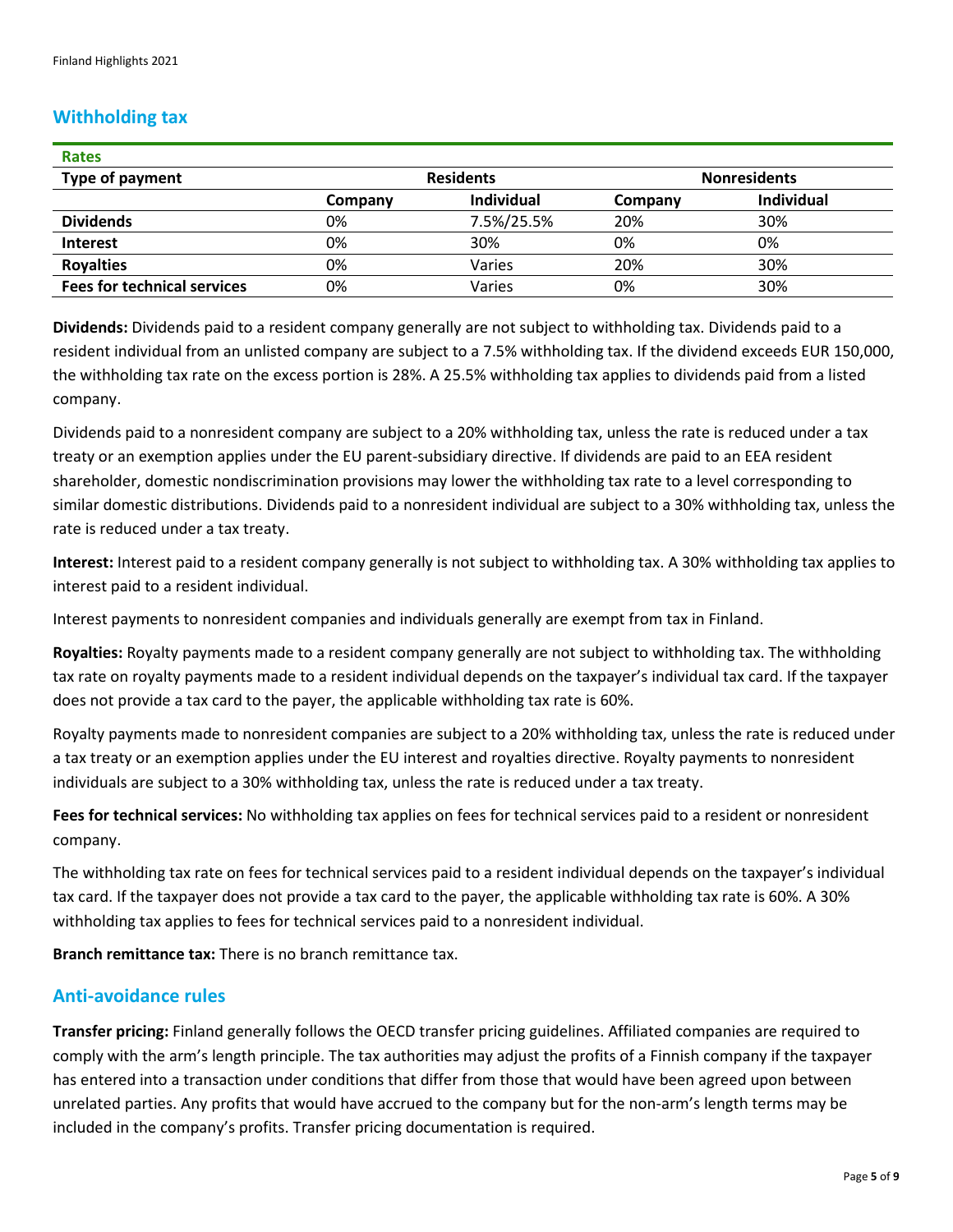**Interest deduction limitations:** There is a general limitation on the deductibility of interest expense. Net interest expenses are deductible up to EUR 500,000. However, the threshold of EUR 500,000 is not a safe harbor. When EUR 500,000 is exceeded, net interest expenses are deductible only up to 25% of the EBITD (the taxable income of the company, plus interest expenses, tax depreciation, and net group contributions). In addition, net interest expenses paid to third parties are fully deductible up to EUR 3 million, even if the 25%-of-EBITD limit is lower. The implementation of the EU anti-tax avoidance directive (ATAD) has extended the interest expense deduction limitation rules to apply to loans from third parties. The rules do not apply if the company can demonstrate that its equity ratio (equity to total assets) is equal to or higher than equivalent ratio of the group.

**Controlled foreign companies:** Finland's CFC rules have been revised to bring them in line with the EU ATAD, although the new rules are stricter than what is required under the ATAD. A foreign entity may be deemed a CFC if the entity is controlled directly or indirectly by a Finnish tax resident and its foreign or domestic related parties and the effective tax rate in the foreign entity's country of residence is less than three-fifths of the Finnish corporate income tax rate, i.e., 12% (3/5 x 20%). A foreign entity is deemed to be controlled by a Finnish tax resident if the Finnish tax resident, alone or jointly with its foreign or domestic related parties, owns directly or indirectly at least 25% of the capital of the foreign entity or its total voting power, or is entitled to at least 25% of the yield on the entity's assets. The net income of a CFC is taxable income for the Finnish tax resident. There are exceptions to the applicability of the CFC rules based on, e.g., the nature of activities carried out by the foreign entity and the substance it has in its jurisdiction.

**Hybrids**: Hybrid mismatch rules that transpose the anti-hybrid provisions of ATAD 2 into Finnish law apply as from 1 January 2020. The rules address, e.g., double deductions and deductions without inclusion in cross-border arrangements between associated enterprises (as defined); mismatches between Finland and the other taxing jurisdiction regarding the characterization of financial instruments, payments, and entities; or conflicts arising from the allocation of payments.

**Economic substance requirements**: There is no specific legal definition of the economic substance requirements for domestic income tax purposes. In recent case law, economic substance has been assessed, e.g., in debt push-down cases and in relation to the application of the general anti-avoidance rule (GAAR).

**Disclosure requirements:** Finland has implemented country-by-country (CbC) reporting and notification requirements in line with the OECD BEPS project that apply to multinational group companies with a consolidated turnover of at least EUR 750 million. The CbC report must be submitted within 12 months from the end of the accounting period and the filing of the CbC notification is due by end of the accounting period.

In addition, Council Directive (EU) 2018/822 ("DAC 6") has been implemented in Finland. DAC 6 requires the mandatory reporting and automatic exchange of information with respect to certain cross-border arrangements of individuals, companies, and other entities.

**Exit tax**: Exit tax rules (as provided under article 5 of ATAD 1) have been implemented into Finnish law. Under the rules, the unrealized value of assets will be deemed taxable income of the taxpayer where the assets are transferred outside Finland and where Finland no longer will have taxing rights over the assets.

**General anti-avoidance rule**: The Tax Procedure Act includes a GAAR (in section 28). Under the GAAR, the legal form of a situation, or a transaction that does not correspond to the true nature or purpose of the matter, will be taxed as if the correct form had been used. To avoid the application of the GAAR, the arrangement must be justifiable for reasons other than tax reasons.

**Other:** There is a broad substance-over-form doctrine in Finnish tax law and practice.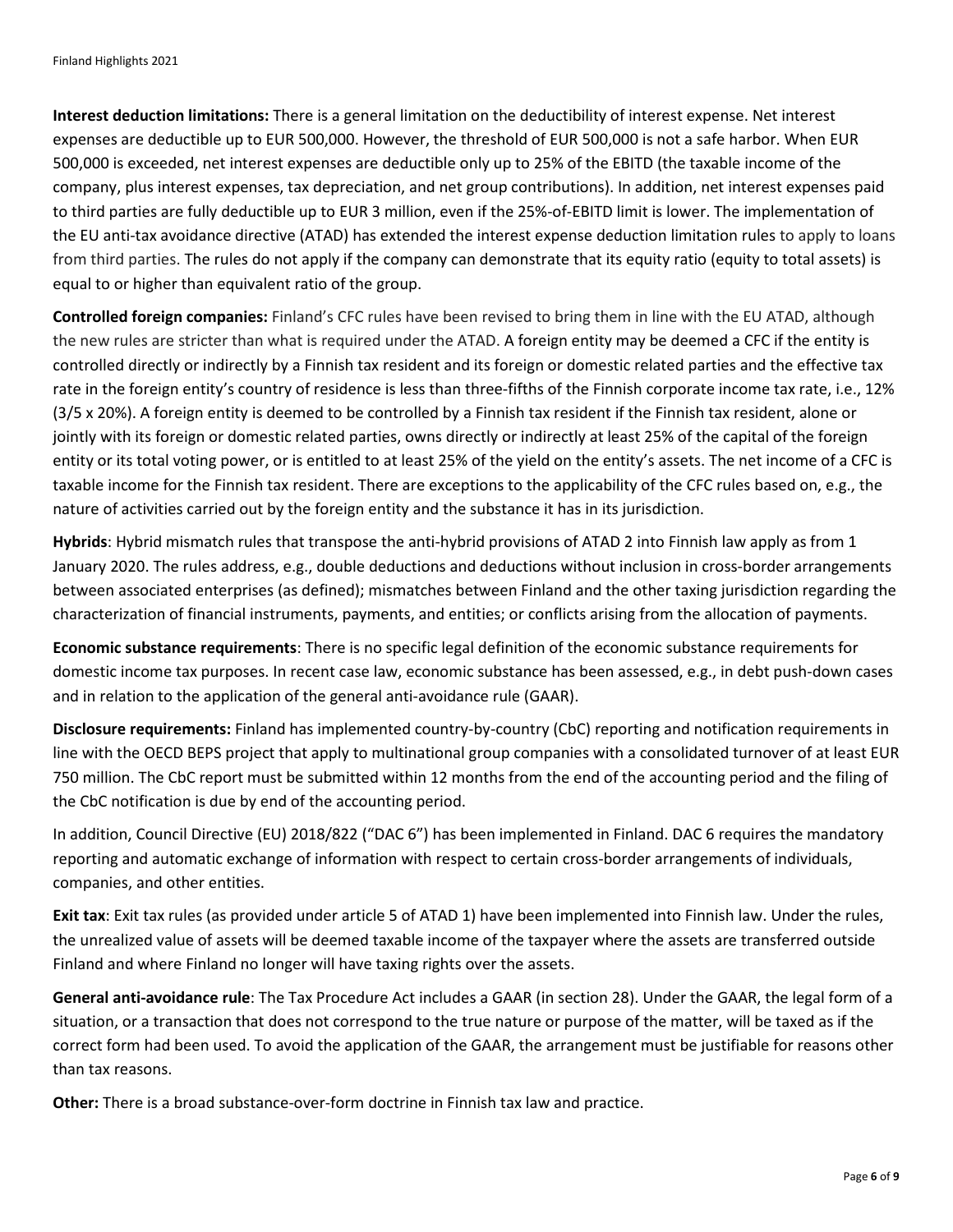# **Value added tax**

| <b>Rates</b>         |            |
|----------------------|------------|
| <b>Standard rate</b> | 24%        |
| <b>Reduced rate</b>  | 0%/10%/14% |

**Taxable transactions:** VAT is levied on the sale of goods, the provision of services, and certain other transactions.

**Rates:** The standard rate is 24%, with reduced rates of 14%, 10%, and 0% applying in certain cases.

**Registration:** If the turnover from business activities in a certain financial year does not exceed EUR 15,000 (threshold in 2021), VAT registration usually is not required, and no VAT is levied (although this threshold does not apply to foreign entrepreneurs that do not have a fixed establishment in Finland). If the financial year is not 12 months, turnover of the financial year is proportioned for 12 months. If the turnover of the taxable person in a particular financial year is less than EUR 30,000, the taxable entity may be entitled to partial VAT relief.

In certain cases, the purchaser, rather than the seller, is liable for VAT under the reverse-charge mechanism, although the seller may have reporting obligations. The reverse charge applies if the purchase is made from a foreign supplier that does not have a fixed establishment that intervenes in the supply in Finland, or that has not applied for voluntary VAT registration in Finland. The reverse charge also applies to certain sales of construction services and trade on emission rights under certain conditions, and to certain sales of scrap and waste and investment gold.

**Filing and payment:** VAT returns and payments generally are due on a monthly basis. Annual or quarterly reporting and payments are available only if the annual turnover is below EUR 30,000 or EUR 100,000, depending on the circumstances.

Under the tax reporting and payment scheme, each VAT-taxable person has an electronic MyTax portal through which returns and payments are administered. Electronic returns are mandatory; hard copies of returns are allowed only in special cases, such as where technical obstacles prevent electronic filing.

The VAT return and payment are due by the 12th day of the second month following the VAT period. If the due date falls on a weekend or a public holiday, the due date is the following business day. European Sales Listings (ESL) must be filed on a monthly basis by the 20th day of the month following the relevant VAT period, provided there have been EU sales to be reported. Penalties apply for late reporting and payment.

An obligation to submit Intrastat declarations on arrivals or dispatches arises when an annual threshold of EUR 600,000 (for intracommunity acquisitions) or EUR 600,000 (for intracommunity sales) is exceeded. The due date for Intrastat declarations is the 10th business day of the month following the Intrastat period.

VAT payers with a maximum of EUR 500,000 revenue in 12 months may account for their VAT on a cash basis. The cashbasis VAT applies only to supplies that take place in Finland; imports, exports, and intracommunity supplies and acquisitions are outside the scope of the rule.

The competent authority regarding the VAT on imports generally is the Finnish tax authority, instead of Finnish Customs, if the importer is a VAT-registered entity. VAT-registered companies in Finland must report the import VAT and the tax base on the VAT return for imports where the relevant customs decision is issued.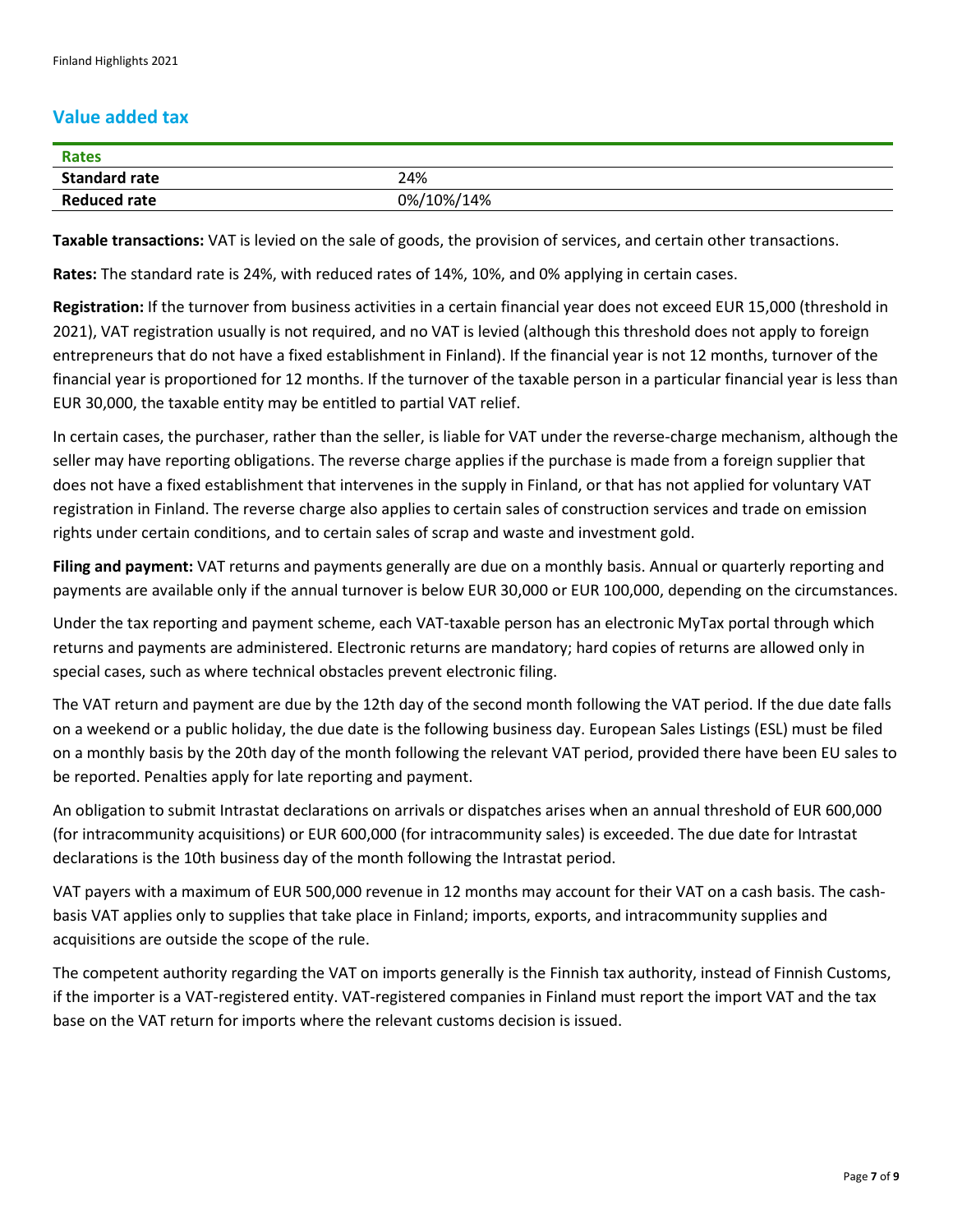#### **Other taxes on corporations and individuals**

Unless otherwise stated, the taxes in this section apply to both companies and individuals and are imposed at the federal level.

**Social security:** The employer is required to withhold 7.15% of an employee's gross salary for pension insurance contributions (8.65% for employees aged 53 to 62) and 1.40% for unemployment insurance contributions. A health insurance contribution of 0.68% is payable on the employee's gross salary. If an employee's annual earned income is at least EUR 14,766, a health insurance premium of 1.36% also is payable by the employee (making the combined total rate 2.04%), which is included in the individual's personal tax withholding percentage.

Payroll tax: See under "Social security," above.

**Capital duty:** See under "Transfer tax," below.

**Real property tax:** For companies, the municipal authorities levy a real property tax ranging between 0.41% and 6%. The tax is deductible for corporate income tax purposes. For individuals, the rate is up to 6% and varies by municipality and by type of real property (e.g., land, permanent residences, second homes).

**Transfer tax:** A 1.6% tax is levied on transfers of Finnish securities, and a 4% tax is levied on transfers of Finnish real property and certain leasing rights in Finnish real property. Transfers of shares in real estate-rich companies or holding companies of real estate-rich companies are subject to a transfer tax of 2%. Some exemptions are available.

**Stamp duty:** There is no stamp duty.

**Net wealth/worth tax**: There is no net wealth or net worth tax.

**Inheritance/estate tax:** Inheritance tax is levied at progressive rates up to 33%, depending on the family connection between the deceased and the inheritor.

**Other:** A tonnage tax regime is available for shipping companies.

**Tax treaties:** Finland has concluded around 70 tax treaties. The OECD multilateral instrument (MLI) entered into force for Finland on 1 June 2019. For further information on Finland's tax treaty network, visit Deloitte International Tax [Source.](https://www.dits.deloitte.com/#Jurisdiction/57)

**Tax authorities:** Finnish Tax Administration

Contact us:

**Salla Holma Matti Urpilainen**

Email: [salla.holma@deloitte.fi](mailto:salla.holma@deloitte.fi) Email: [matti.urpilainen@deloitte.fi](mailto:matti.urpilainen@deloitte.fi)